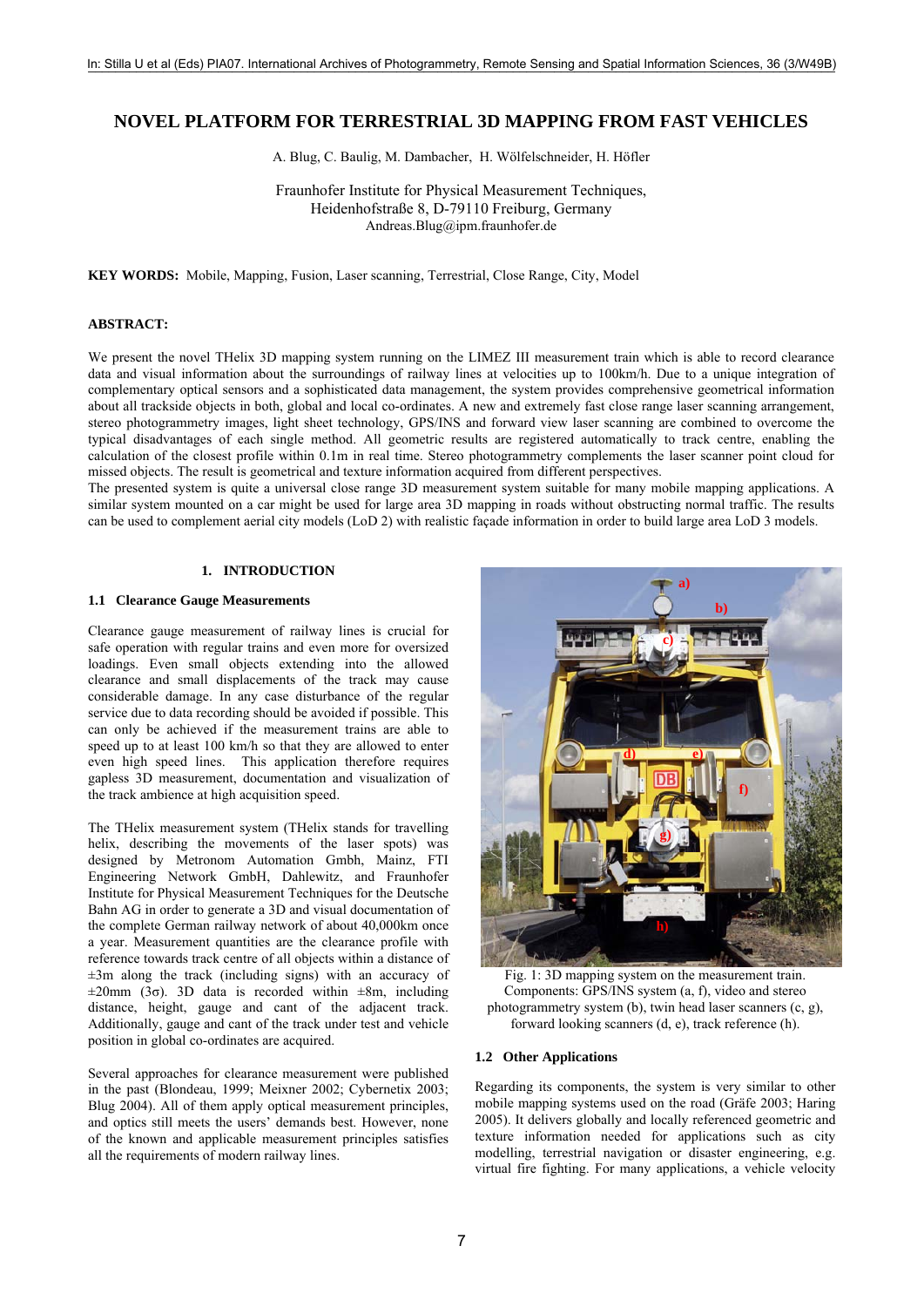up to 100 km/h during acquisition is highly advantageous, because it allows for cost-effective data acquisition without obstruction of the traffic flow. Differences lie in the measurement range and in the reference to the road instead to the rails and in the evaluation of the data.

### **2. SYSTEM DESIGN**

Fig. 1 shows the system in front of the measurement train. All components are mounted on a single measurement frame making it easy to migrate this system, e.g. onto the rear side of a car. To meet the clearance profile requirements, state of the art stereo photogrammetry was combined with two extremely fast laser scanners based on the twin head geometry. Additionally, it comprises a GPS/INS system for global localization and a sheet of light rail reference system. The manual evaluation of the photogrammetric data is supported by two forward looking scanners. Some more details can be found in Höfler, 2006.

### **2.1 Track reference system**



Fig. 2: Sheet-of-light track reference system

The track reference system (Fig. 2) consists of two sheet-oflight triangulation systems which are tilted 45° to measure horizontal and vertical position of both rails. The horizontal field of view is 0.56 m on each side. It measures rail position with a frequency of 50 Hz and an uncertainty of  $\pm 1$  mm for horizontal and vertical position. Therefore this system enhances the overall measurement uncertainty towards track centre of the laser scanners and the stereo photogrammetry system.

#### **2.2 Twin Head Laser Scanners**

Fig. 3 is a CAD drawing of a twin head laser scanner (Blug, 2004; Blug, 2005; Wölfelschneider 2005). Each scanner contains two fibre coupled measurement modules with sampling rates of 1 MHz for distance and 4 MHz for intensity. The distance is measured using the phase shifting technique (Wölfelschneider 2005) with two modulation frequencies resulting in unambiguous measurement ranges of about 1.2 and 20 meters. The laser beams of the two modules are directed on both surfaces of a double sided mirror and therefore propagating in opposite directions. The angle of the second scanner is fixed to 90° towards the first one. Each mirror rotates with 278 Hz. Therefore both scanners together acquire 1112 profiles per second with 3600 distance values and 14400 intensity values. These specifications allow for a minimum object size of less than 30 mm in driving direction at a speed of 100 km/h.



Fig. 3: Twin head laser scanner with two fibre coupled distance measurement modules (a, b) on a double sided mirror.

A very critical issue, especially for fast laser scanners, is the accuracy of measurement points near edges. There are three major limiting quantities: the spot size (which is 5 to 10 mm here, depending on distance), the dynamical response of the detector on changes in intensity and the response time - or bandwidth - of the distance measurement electronics. The bandwidth is independent from the sampling rate (here: bandwidth is 770 kHz, sampling rate 1 MHz) and a compromise between the noise and the response time of the system. Boehler published a target to assess the spatial resolution – which is similar to the edge quality - of laser scanners working in spherical co-ordinates (Fig. 5 in Boehler, 2003). This target requires an equal point density in scanning direction (here: vertical) and perpendicular to it (here: driving direction) which does no apply to the cylindrical scanning symmetry of our scanner. Therefore we constructed a target which combines changes in colour with spatial structures. It consists of several plates (width 5 cm) with different colours (black, grey, and white) mounted 0.6 meters in front of a black wall, half of the unambiguous measurement range of 1.2 meters. Therefore, it causes the maximum phase shift of 180 degrees for this modulation frequency.



Fig. 4: Measurement accuracy of two distance measurement modules near edges.

Fig. 4 shows the results of the two modules obtained for that target in polar co-ordinates. The radii are averaged over 100 profiles. The standard deviation is given on the right side. A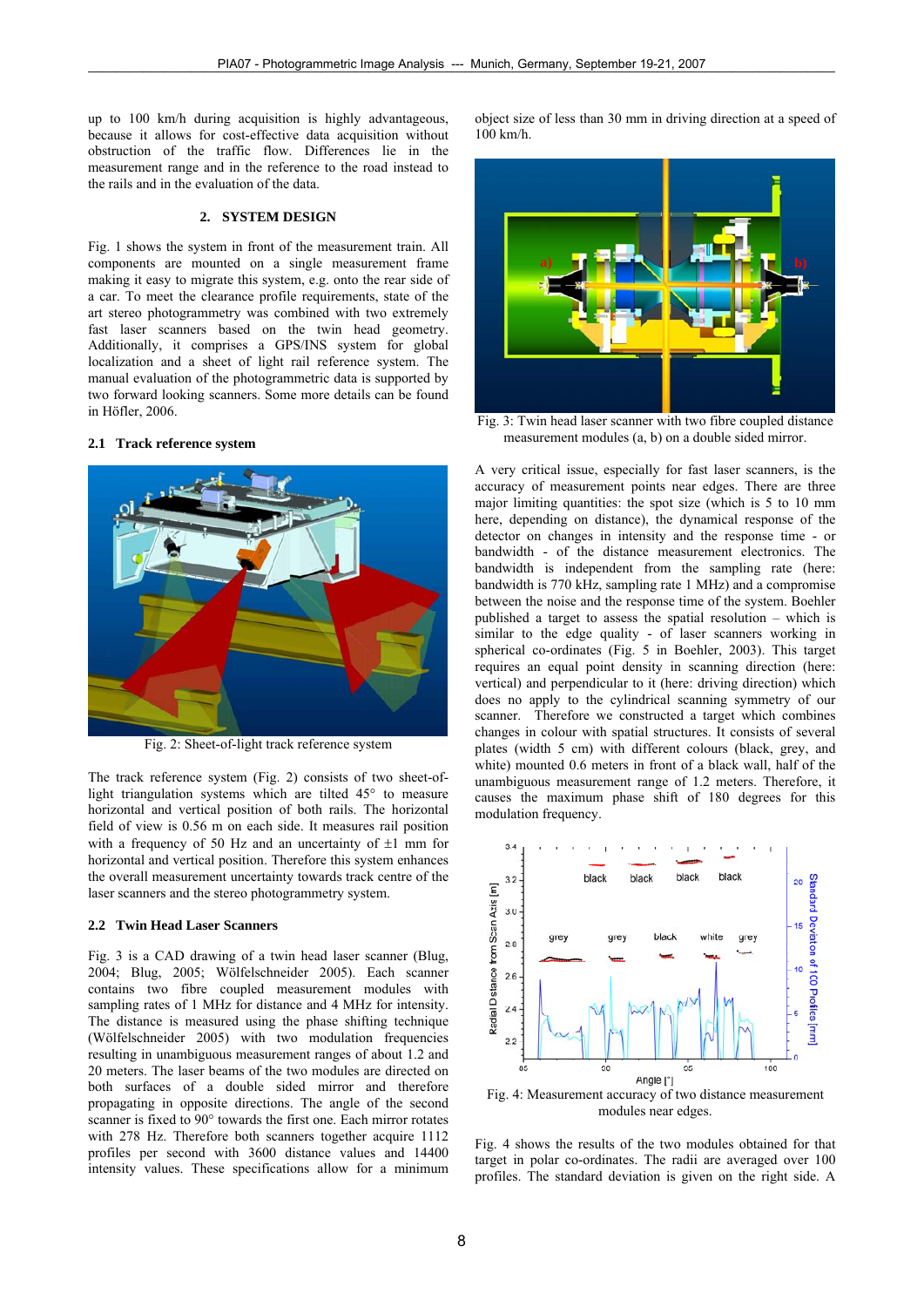standard deviation of zero means that those points were sorted out as uncertain by the point validation algorithm of the scanners. The graph shows systematic effects in the range of 5 to 10 mm an increased standard deviation near edges. The maximum number of disregarded neighboured points is two. This means, that edges can be measured with an accuracy of about ±1 measurement point.



Fig. 5: Measurement deviations on survey points.

In Fig. 5, deviations ( $3\sigma$ ) measured from the running train on 66 survey points are listed in the histogram. The survey points were the horizontal and vertical position of the edges of black and white cuboids mounted on masts towards track centre. At those positions the horizontal and the vertical position of the closest point of the track referenced point cloud was compared to tachymeter measurements (Leica TCR 407). Train velocity varied between 83 and 98 km/h and the smallest curve radius was 650 m. The radial measurement distance between survey points and laser scanners varied between 3 and 5 m. Therefore these deviations contain the uncertainties of single measurement points from the laser scanner point cloud, the track reference system and the reference measurements (estimated from control points to  $\pm 5$  mm,  $3\sigma$ ). As expected for laser scanners, the horizontal positions are slightly better (-18 to 25mm) than the vertical ones (-25 to 23 mm), due to the angular resolution of the scanner of 0.1°.



Fig. 6: Definition of adjacent track parameters.

The use of two scanners in a cylindrical symmetry also allows for the exploitation the intensity images for triangulation, which is necessary to achieve an accuracy of  $\pm 8$  mm (3 $\sigma$ ) for the cant of the adjacent track (Fig. 6). For this purpose, the laser scanners are used as cameras with a focal depth defined by the width of the laser spots (Fig. 7).



Fig. 7: Determination of the adjacent track parameters by triangulating the intensity information of the two scanners. The dotted lines indicate the angles of the rear rail edges.

For the adjacent track the intensity images of both scanners (Fig. 8) are evaluated for the angles of the rail edges by image processing whereas the underlying 3D data is used to identify the rails within the image. The red lines in Fig. 5 mark the rails identified in the underlying 3D data, the blue ones the rail edges determined in the intensity images with an angular resolution of 0.025°. It therefore improves the angular accuracy of the laser scanners.



Fig. 8: Intensity images of the adjacent track from the lower scanner (left) and from the upper one (right).

**2.3 Video and Stereo Photogrammetry System** 



Fig. 9: Carbon base and housing of the video photogrammetry system

The video photogrammetry system comprises four 2-megapixel monochrome video cameras, mounted on a stable, warp resistant and temperature inert carbon base in an air-conditioned housing on top of the mounting frame (Fig 9). They group into two pairs of stereo photogrammetry systems covering the left and the right part of the measurement range, respectively.

Fig 10 shows a schematic of the field of view of the different cameras. The measurement range amounts to 8 meters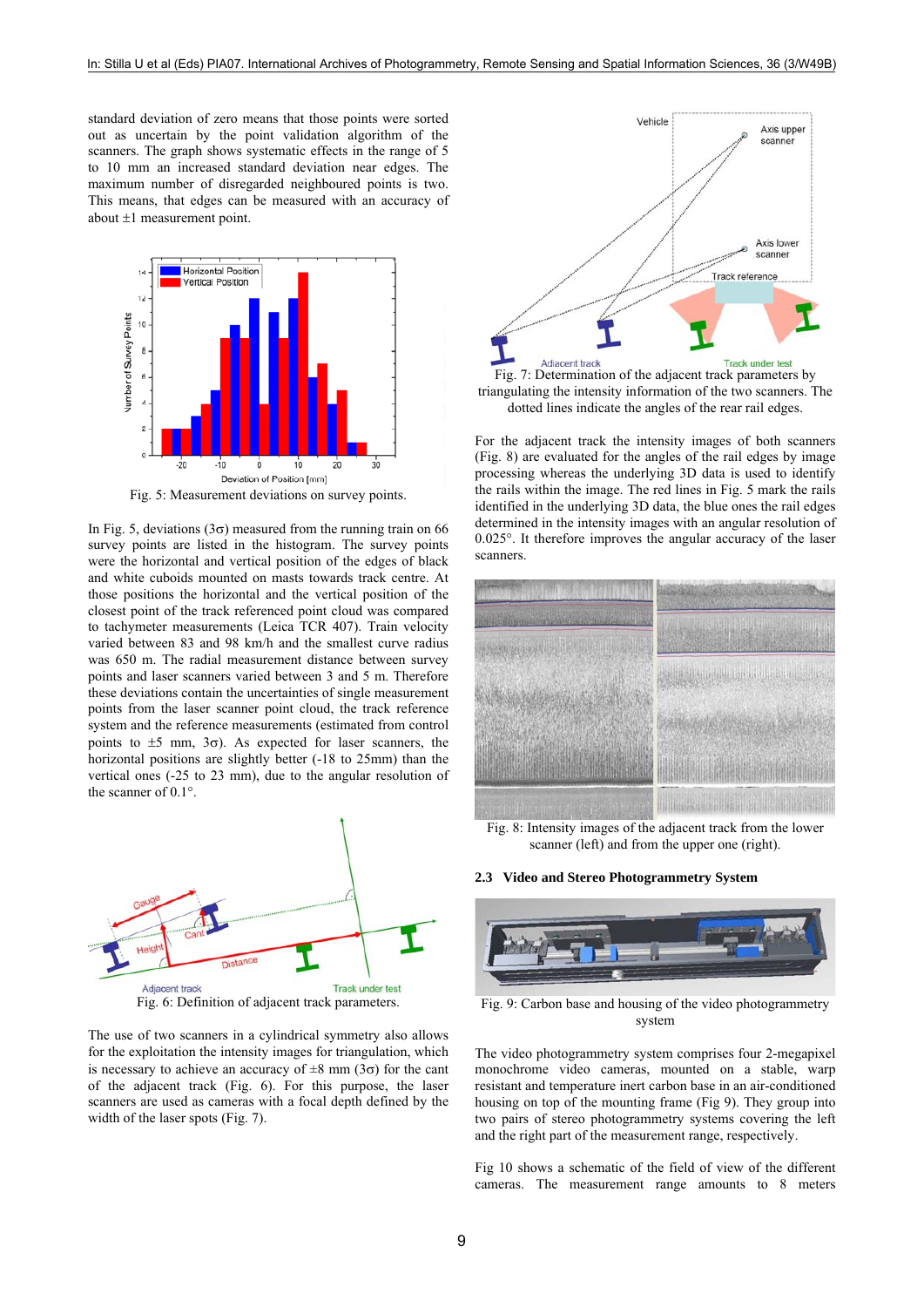horizontally, 5 meters vertically and 2 meters longitudinally. A set of pulsed infrared LED modules provide illumination of the measurement range and an intelligent brightness sensor, i.e. a fast intelligent CMOS-camera, controls the exposure time of the cameras according to the ambient light.



Fig. 10: Schematic diagram of the field of view of the two photogrammetry cameras

Triggered by a position encoder the cameras simultaneously accumulate pictures every 2 meters covering the whole measurement range along the track. At maximum speed this sums up to 14 sets of pictures per second. They are compressed and dumped to disk in real time. The measurement accuracy is currently under evaluation.

#### **2.4 Forward view laser scanners**



Fig. 11: Top view of the arrangement and the scanning plane of the forward looking scanners.

The video system together with the described side view laser scanners ensure that no trackside object is ignored. However, to identify all objects may be very time consuming if all videos have to be watched by an operator during offline data evaluation. There is still no image processing algorithm available allowing the reliable identification of any imaginable trackside object automatically. That is why two additional forward looking laser scanners are installed. Scanning plane is vertical with an angle of about 10° outwards of the driving direction. As sketched in Fig 11, the minimum detectable object size d is given by the viewing angle, the scanning frequency and the speed of the car. Assuming an angle of 10°, a speed of

100 km/h and a scanning frequency of 50Hz results in  $d = 100$  mm. Therefore, these scanners are able to detect any objects with an extension down to 100 mm perpendicular to the track, independent of their thickness. Together with the side viewing scanner this configuration allows the detection of any trackside object and minimizes the time for the offline evaluation of the video sequences.

### **2.5 GPS/INS system**

The system is equipped with most modern GPS and INS positioning systems using laser gyroscope, accelerometers and differential GPS. The post processing using offline reference data leads to a location precision in the few centimetres range.

### **3. DATA PROCESSING**

#### **3.1 Real Time Data Processing**

All laser scanners and the track referencing system are evaluated automatically and in real time in order to minimize post processing time and the amount of stored data. It also enables online visualisation of the recorded data so that the operator is able to judge the measurement quality during the measurement run. The following steps are carried out:

- All systems with exception of the GPS/INS align their data to a pulse coming every 0.1 meters of travelling distance.
- 2. The track reference system extracts the position of the rails in vehicle co-ordinates.
- 3. Both twin head laser scanners calculate the narrowest profile within 0.1 meters.
- 4. Registration: Transformation of the narrowest profile from both scanners to track co-ordinates.
- 5. The images of both twin head scanners (Fig. 8) are combined and the adjacent track is extracted. Only adjacent track parameters are stored.
- 6. The forward looking scanners calculate the narrowest profiles and count infringements into a predefined reference profile.
- 7. Visualization of the 3D point cloud, track parameters, adjacent track position, and infringements from the forward scanners.

The point density of 0.1 meters in driving direction is sufficient for visualization of the point cloud. The calculation of the narrowest profile in step  $\overline{3}$  assures, that the relevant points of smaller objects (down to 30 mm in driving direction) are not lost. At the same time, the amount of data from the twin head scanners is reduced from 70 GB per hour to distance dependant amount between 100 MB per km in tunnels and down to 30 MB per km on free tracks where large parts of the scan profiles do not contain targets within the measurement range. Table 1 lists the amount of data stored for a measurement distance of 500 km which can be acquired within one day.

| <b>Measurement</b> system     | Amount of data [GB] |
|-------------------------------|---------------------|
| Twin head laser scanners      | 50.3                |
| Video documentation           | 33.6                |
| Stereo photogrammetry         | 178.9               |
| GPS/INS (time dependant, 10h) |                     |
| Total data amount             | 263.9               |

Table 1. Data amount of a 500 km measuring run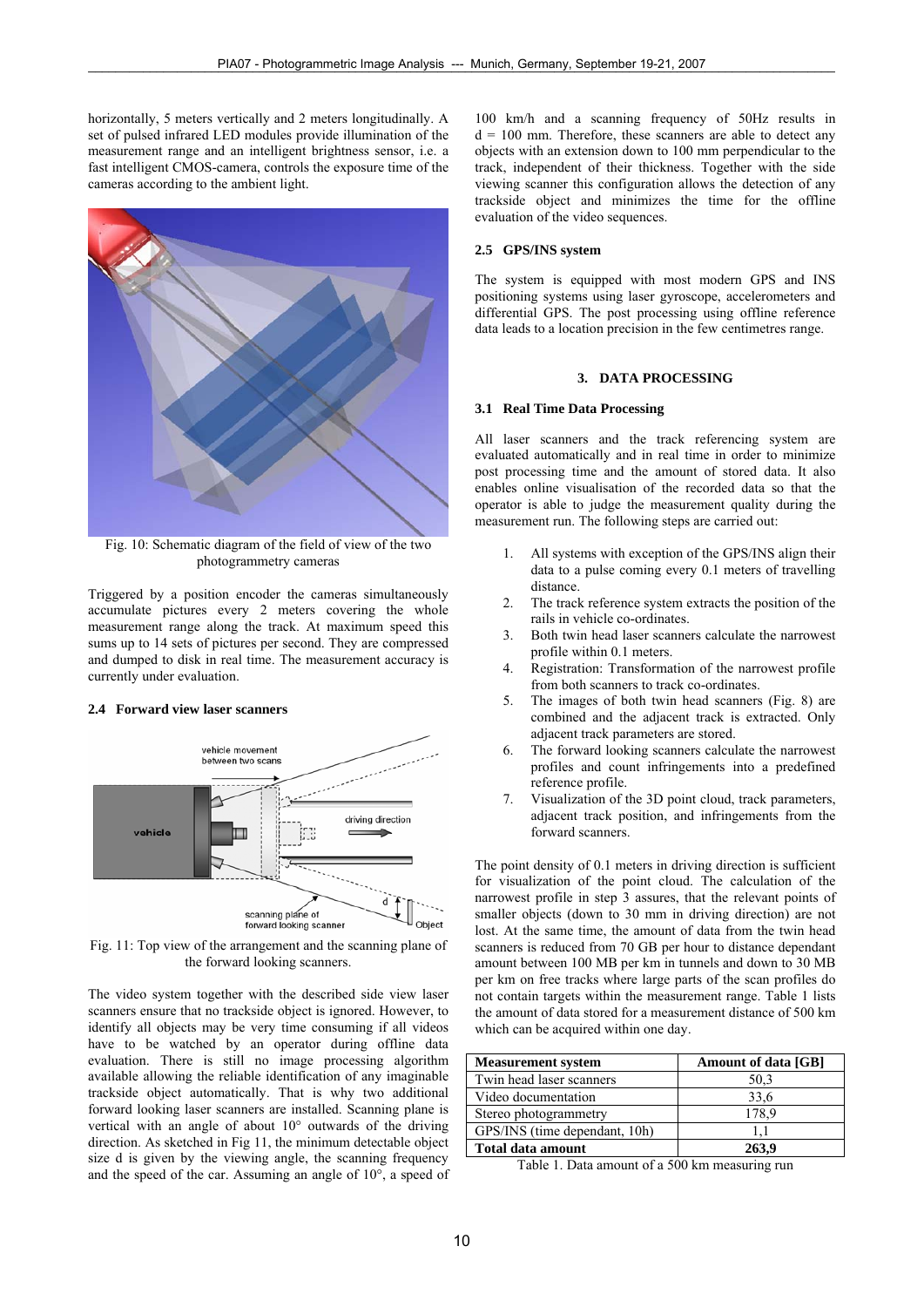#### **3.2 Post Processing**



Fig. 12: Video documentation image (top); 3D point cloud from 500 profiles or 50 m (second); 2D view of the blue profiles from the 3D point cloud (third); infringement statistics with the number of points inside of a reference profile (bottom). The red points of the point cloud lie inside the reference profile. The object under test is marked by yellow arrows.

The real time data alignment and registration reduces post processing to two steps:

- 1. Refinement of the GPS data by differential reference data (ASCOS).
- 2. Selection and documentation of objects infringing a predefined reference profile.

For the object selection, the 3D point cloud is combined with visual information from the documentation video and with an infringement statistics showing the number of points within a reference profile over track distance (Fig. 11). The object contour is selected in a 2D view. The comparison between video and 3D point cloud visualizes objects missed by the laser scanners, which are typically signs. Their edges are determined by stereo photogrammetry.

# **4. CONCLUSIONS**

The system exploits the complementary properties of stereo photogrammetry and laser scanning. Laser scanning allows for automatic referencing and evaluation of 3D data. The results are verified by the video images and remaining gaps are evaluated manually using stereo photogrammetry. Both together cover almost the complete surroundings at travelling velocities up to 100 km/h and allow for efficient post processing. The total data volume of all systems is about 260 GB for 500 km.

The main purpose of the LIMEZ III train is clearance gauge measurement. Nevertheless, the THelix measurement system provides gapless geometrical and texture information useful for many other applications. In particular, mobile mapping applications profit from the high acquisition speed, because the obstruction of traffic is minimized. Therefore a similar sensor arrangement mounted on a car might be a promising solution to acquire realistic façade information for large area city models on a LoD 3 level. There, the high point density of the laser scanners is advantageous for an automated evaluation like the registration of point clouds and images (Boehm, 2007).

### **5. REFERENCES**

Blondeau, J., 1999. Limez II der Lichtraummesszug der Deutschen Bahn. Der Eisenbahningenieur, 50 (1999) 2, pp. 58- 64

Boehler, W., 2003. Investigating Laser Scanner Accuracy. XIXth CIPA Symposium, Antalya, Turkey, October 2003

Boehm, J., Becker, S., 2007. Automatic Marker-free Registration of Terrestrial Laser Scans using Reflectance Features. Proceedings Optical 3-D Measurement Techniques VIII, Volume I, pp. 338, Zürich, Switzerland, July 9-12, 2007, ISBN 3-906467-67-8

Blug, A., 2004. Fast Fiber Coupled Clearance Profile Scanner using Real Time 3D Data Processing with Automatic Rail Detection. Proceedings IEEE Intelligent Vehicles Symposium, pp. 658-663, Parma, Italy, June 14-17, 2004

Blug, A., 2005. Novel Geometry for a High Speed Outdoor Laser Scanning System. Proceedings Optical 3-D Measurement Techniques VII, Volume I, pp. 154, Vienna, Austria, October, 3-5, 2005, ISBN 3-9501492-2-8

Cybernetix, 2003. Observer. Unattended high speed clearance measurement. Brochure by Cybernetix, Marseille, France version 1.2, 2003. http://www.cybernetix.fr

Gräfe, G., 2003. Mobile Mapping with Laser Scanners using the MOSES. Proceedings Optical 3-D Measurement Techniques VI, Volume I, pp. 381-388, Zürich, 2003. ISBN 3-906467-43-0.

Haring, A., 2005. Vehicle-Born Acquisition of Urban Street Space by Combined Use of 3D Laser Scanning and Close